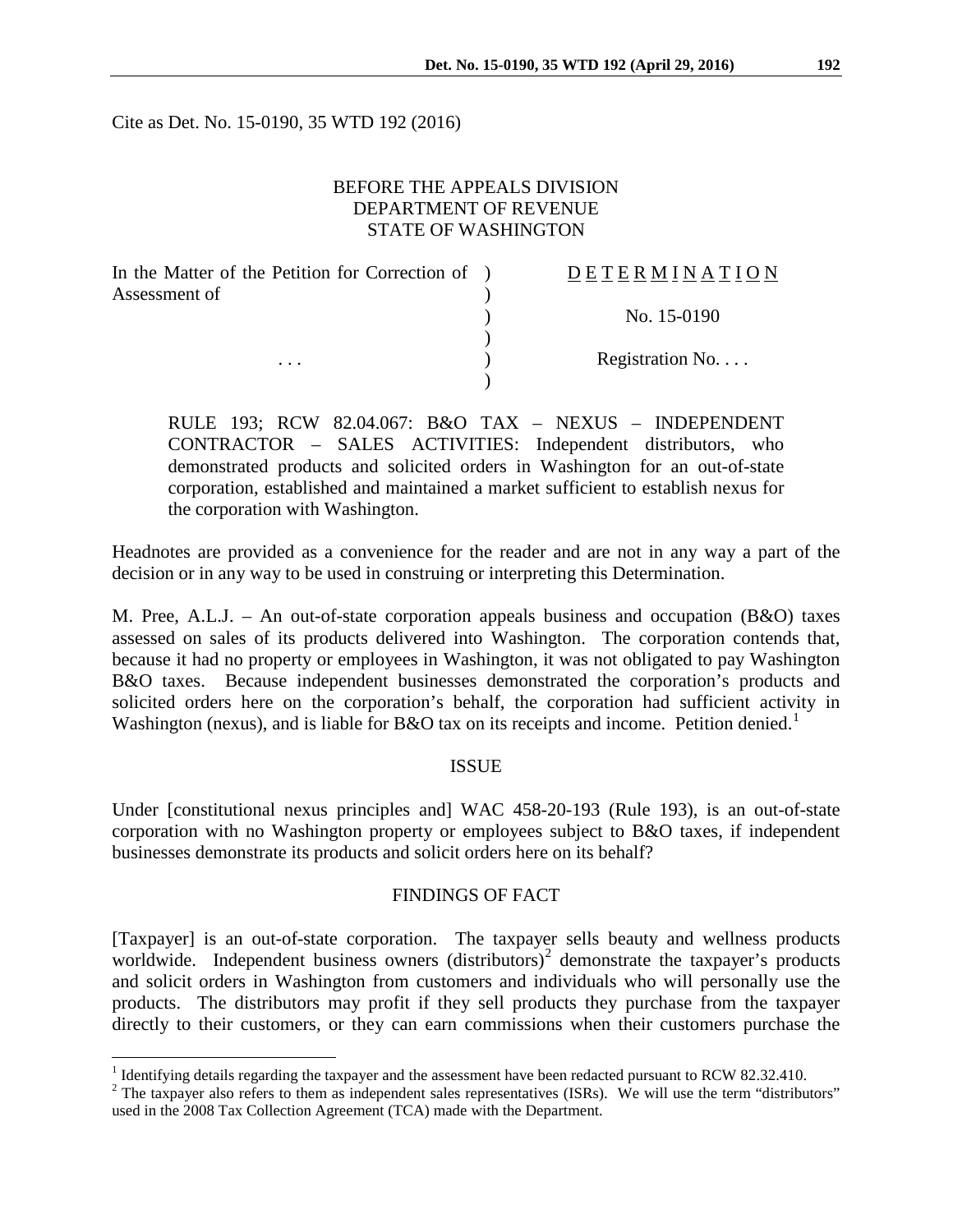products from the taxpayer. Customers who place orders with the taxpayer must visit the distributors' websites maintained by the taxpayer to order the products. The customers pay the taxpayer, which uses common carriers to ship the products directly to the customers in Washington. The taxpayer pays the distributors a commission for online sales to the distributors' customers. The taxpayer charges the distributors fees to host their websites.

The taxpayer charged and collected retail sales tax from the distributors' customers, which the taxpayer remitted to the Department of Revenue (Department) in accordance with a 2008 Tax Collection Agreement (TCA) the taxpayer made with the Department. While the TCA addressed the taxpayer's sales tax responsibilities with the distributors, under the TCA, the taxpayer did not agree to report or pay B&O tax on behalf of the distributors. The TCA specifically stated that the taxpayer was not responsible for the distributors' B&O taxes.<sup>[3](#page-1-0)</sup> According to the TCA, the distributors were responsible for their own B&O taxes. The taxpayer agreed to report and remit B&O tax on its receipts from the distributors [for distributor purchases of product from the taxpayer]. [4](#page-1-1)

While the taxpayer reported and remitted retail sales tax per the TCA, for the period from January 1, 2010 through October 31, 2014 (audit period), the taxpayer did not report or pay B&O tax on its receipts. The Department's Taxpayer Account Administration Division (TAA) examined the taxpayer's business activities in Washington. TAA concluded that the taxpayer owed B&O tax during the audit period. In Document Number . . . , TAA assessed \$ . . . in B&O tax under the retailing classification,<sup>[5](#page-1-2)</sup> \$ . . . in B&O tax under the wholesaling classification on sales made to the distributors,<sup>[6](#page-1-3)</sup> and  $\frac{1}{2}$ ... in B&O tax under the service and other activities classification<sup>[7](#page-1-4)</sup> for the period from January 1, 2010 through March 31, 2014. With  $\frac{1}{3}$ ... in litter tax and  $\$\ldots$  in interest, the total due was  $\$\ldots$   $\degree$  Seven individual assessments for each subsequent month through October 31, 2014 were also issued in the amounts of  $\$\ldots, \$\ldots, \$\ldots, \$ .  $\ldots$ ,  $\text{\$}\ldots$ ,  $\text{\$}\ldots$ ,  $\text{\$}\ldots$ , and  $\text{\$}\ldots$  respectively. The taxpayer appealed all the assessments covering the audit period.

The taxpayer states that its activities in Washington were not significant and, therefore, did not create nexus, obligating the taxpayer to pay B&O taxes on its Washington receipts. According to the taxpayer, it did not have property or employees in Washington. The taxpayer states that its employees did not solicit sales here. Common carriers delivered its products to Washington customers.

TAA contends that the distributors gave the taxpayer nexus with Washington. The distributors were physically present here and performed activities, which maintained the Washington market for the taxpayer's products. They encouraged their customers to order products from the taxpayer on their websites for which the taxpayer paid the distributors a commission.

 $3 \text{ }\frac{\text{S}}{\text{N}}$  SII(B)(1) of the taxpayer's August 14, 2008 TCA with the Department.

<span id="page-1-1"></span><span id="page-1-0"></span><sup>4</sup> *Id.*

<span id="page-1-2"></span> $<sup>5</sup>$  This was for sales made directly from the taxpayer to the distributors' customers with the distributors receiving a</sup> commission from the taxpayer.<br><sup>6</sup> The taxpayer sold these products to the distributors, who resold them to their customers.

<span id="page-1-3"></span>

<span id="page-1-4"></span><sup>&</sup>lt;sup>7</sup> The service B&O tax was assessed on fees that the taxpayer charged the distributors to host their websites.

<span id="page-1-5"></span><sup>8</sup> This was an amended assessment.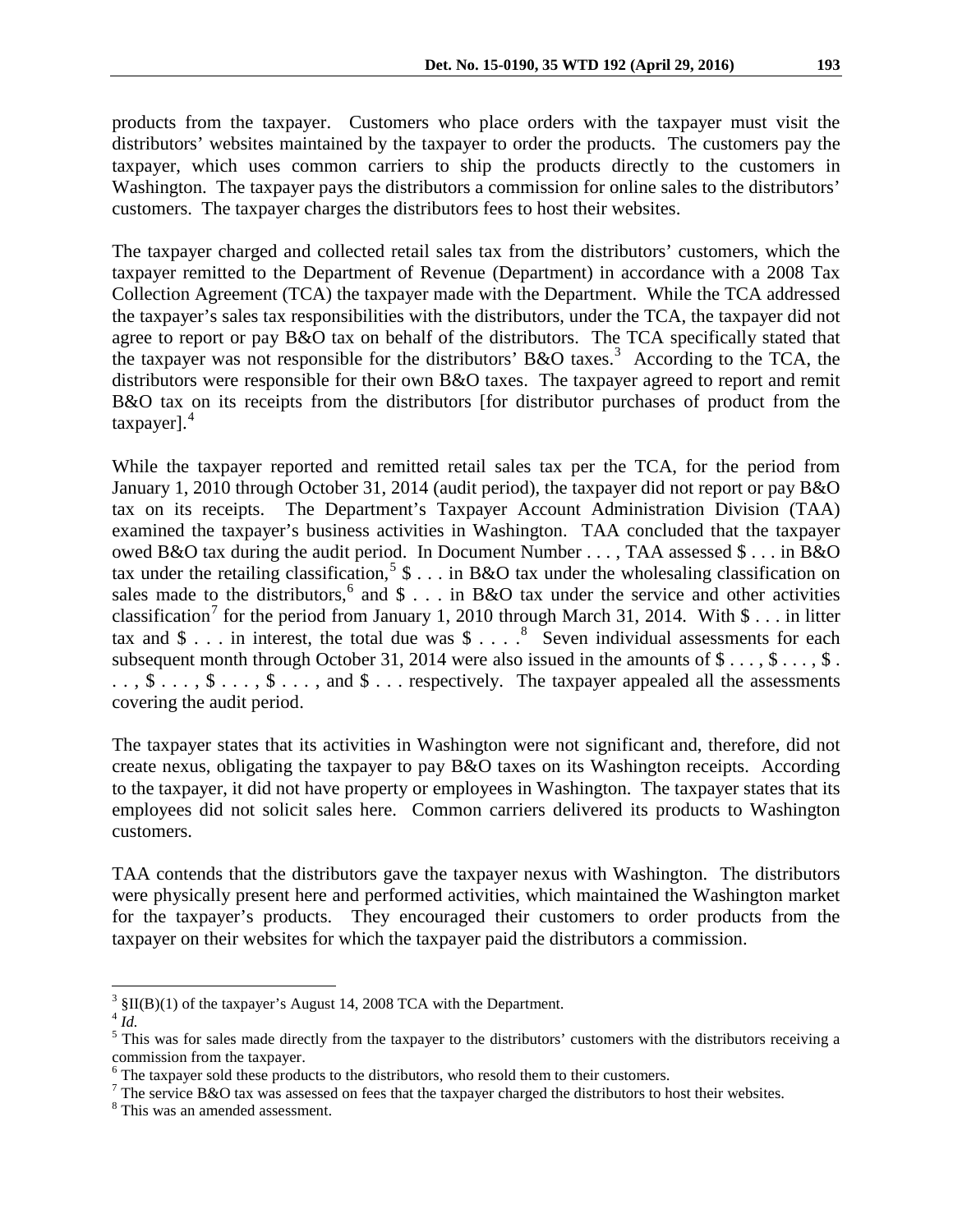Individuals interested in becoming distributors of the taxpayer's products completed an [application and agreement form] drafted by the taxpayer. The taxpayer furnished each applicant an individual web-site, free for the first  $\dots$  days and then  $\frac{1}{2} \dots$  /month. The applicants could also buy kits including the taxpayer's products for parties hosted by the applicants to demonstrate use of the products for prospective customers. Common carriers delivered the kits to the applicants when they became distributors.

The distributors agreed to sell the taxpayer's products as independent contractors, not employees. They agreed to use the words in the taxpayer's literature to describe the taxpayer's products and not make misleading statements about the company's products. The agreement does not set hours, limit sales territory, or identify customers. The taxpayer or the distributor may terminate the agreement at any time. The taxpayer states that the duration of its relationship with 99% of the distributors is less than two years.

The distributors could also earn money by purchasing the products from the taxpayer and reselling them to their customers, keeping the markup. "Loyal Customers" were a distributor's customers that signed a three month (or longer) "auto-ship agreement" with the distributors. The taxpayer filled the Loyal Customers' product orders, and billed the Loyal Customers for the product at a price lower than the retail price charged by the distributors. The taxpayer paid the distributors an incremental commission measured by its sales to Loyal Customers. If a Loyal Customer became a distributor, the Loyal Customer's distributor earned additional "downline" commissions or bonuses under the taxpayer's compensation plan.

While the taxpayer disputes that it has nexus with Washington, and therefore should not pay B&O taxes on any of its receipts, it has not contested the B&O tax classification of the income. TAA taxed the sales to the distributors for resale to their customers under the wholesaling classification. TAA taxed the taxpayer's sales to Loyal Customers under the retailing classification. Finally, the taxpayer's charges for maintaining the distributors' websites were taxed under the service and other activities classification.

### ANALYSIS

The B&O tax is imposed on every person for the act or privilege of engaging in business activities in Washington. RCW 82.04.220. RCW 82.04.030 defines "person" to include corporations. "Engaging in business" in Washington means "commencing, conducting, or continuing in business." RCW 82.04.150. "Business" is defined as including all activities engaged in with the object of gain, benefit, or advantage to the taxpayer or another person. RCW 82.04.140. The tax is measured by applying particular rates against the value of products, gross proceeds of sale, or gross income of the business as the case may be. RCW 82.04.220.

The taxpayer states that it has no property or employees in Washington, and argues that without physical presence (nexus), it is not subject to Washington taxes. The nexus requirement flows from limits on a state's jurisdiction to tax found in the Due Process and Commerce Clause provisions of the United States Constitution. Generally, a state cannot tax transactions and activities that do not have sufficient connection or "nexus" to the taxing state, and cannot impose taxes that would create undue impediments to the operation of the national economy. Det. No.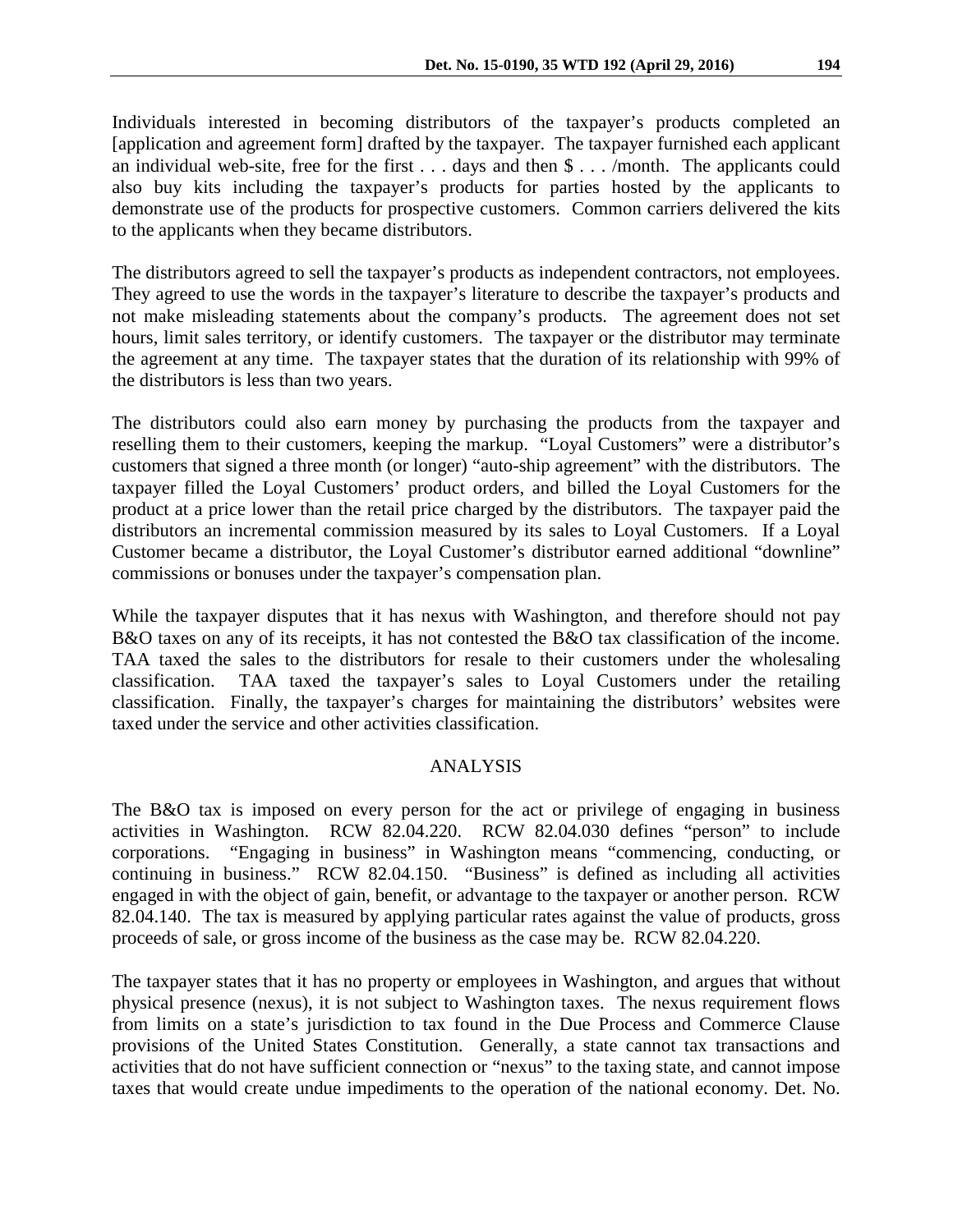01-188, 21 WTD 289, 292 (2002); Det. No. 08-0128, 28 WTD 9, 13 (2009). These limitations have been recognized and articulated in numerous court decisions. *See, e.g.*, *Complete Auto Transit, Inc. v. Brady*, 430 U.S. 274, 279 (1977)(Nexus is a prerequisite before a state may impose a tax on a nonresident); *Tyler Pipe Industries, Inc. v. Washington Dep't. of Revenue*, 483 U.S. 232, 250 (1987)(Generally, any state in which a taxpayer directly and actively engages in business and from such activity derives part of its gross receipts, has nexus to tax the revenue from the activity.).

As explained in RCW 82.04.067(6):

. . . a person is deemed to have a substantial nexus with this state if the person has a physical presence in this state, which need only be demonstrably more than a slightest presence. For purposes of this subsection, a person is physically present in this state if the person has property or employees in this state. A person is also physically present in this state if the person, either directly or through an agent or other representative, engages in activities in this state that are significantly associated with the person's ability to establish or maintain a market for its products in this state.

In Washington, any activity performed by an employee, agent, or other representative on behalf of a seller that is significantly associated with establishing or maintaining a market within this state, is sufficient to establish nexus. Rule193(7)(2010); *Standard Pressed Steel Co. v. Dep't of Revenue*, 419 U.S. 560 (1975); *National Geographic Soc. v. California Bd. of Equalization*, 430 U.S. 551 (1[9](#page-3-0)77); Det. No. 04-0148, 6 WTD  $417$  (1988).<sup>9</sup> For example, the Department has held infrequent visits to Washington customers by nonresident employees constituted sufficient nexus to allow the taxation of sales, even though the employees were not salespersons. Det. No. 88- 368, 6 WTD 417 (1988). Where employees provided advice to customers regarding the safe handling of a product, such activity was also found to be important in maintaining sales into the state. Det. No. 91-213, 11 WTD 239 (1991). In *Standard Pressed Steel*, 419 U.S. 560, nexus was established through the presence of a resident employee engineer who was not involved in sales, but only consulted with the customer regarding the customer's product needs. A single contact or transaction is enough to establish nexus. *See* Det. No. 88-249, 6 WTD 109 (1988).

Rule  $193(7)(c)(2010)^{10}$  $193(7)(c)(2010)^{10}$  $193(7)(c)(2010)^{10}$  gives examples of activities that create sufficient nexus in Washington for the B&O tax to apply. These include:

<span id="page-3-0"></span> <sup>9</sup> As the US Supreme Court emphasized in *National Geographic:*

<sup>[</sup>T]the relevant constitutional test to establish the requisite nexus for requiring an out-of-state seller to collect and pay the use tax is not whether the duty to collect the use tax relates to the seller's activities carried on within the State, but simply whether the facts demonstrate some definite link, some minimum connection, between the State and the person . . . it seeks to tax.

<span id="page-3-1"></span><sup>430</sup> U.S. at 561. (Internal quotations omitted.)<br><sup>10</sup> Rule 193 was amended July 7, 2015, effective August 7, 2015. The new rule does not change the outcome for this taxpayer. Rule 193(102)(d) of the new rule also explains that a taxpayer has nexus with Washington State when it uses an agent or other representative to engage in activities in Washington that establish a market for the taxpayer's products in this state.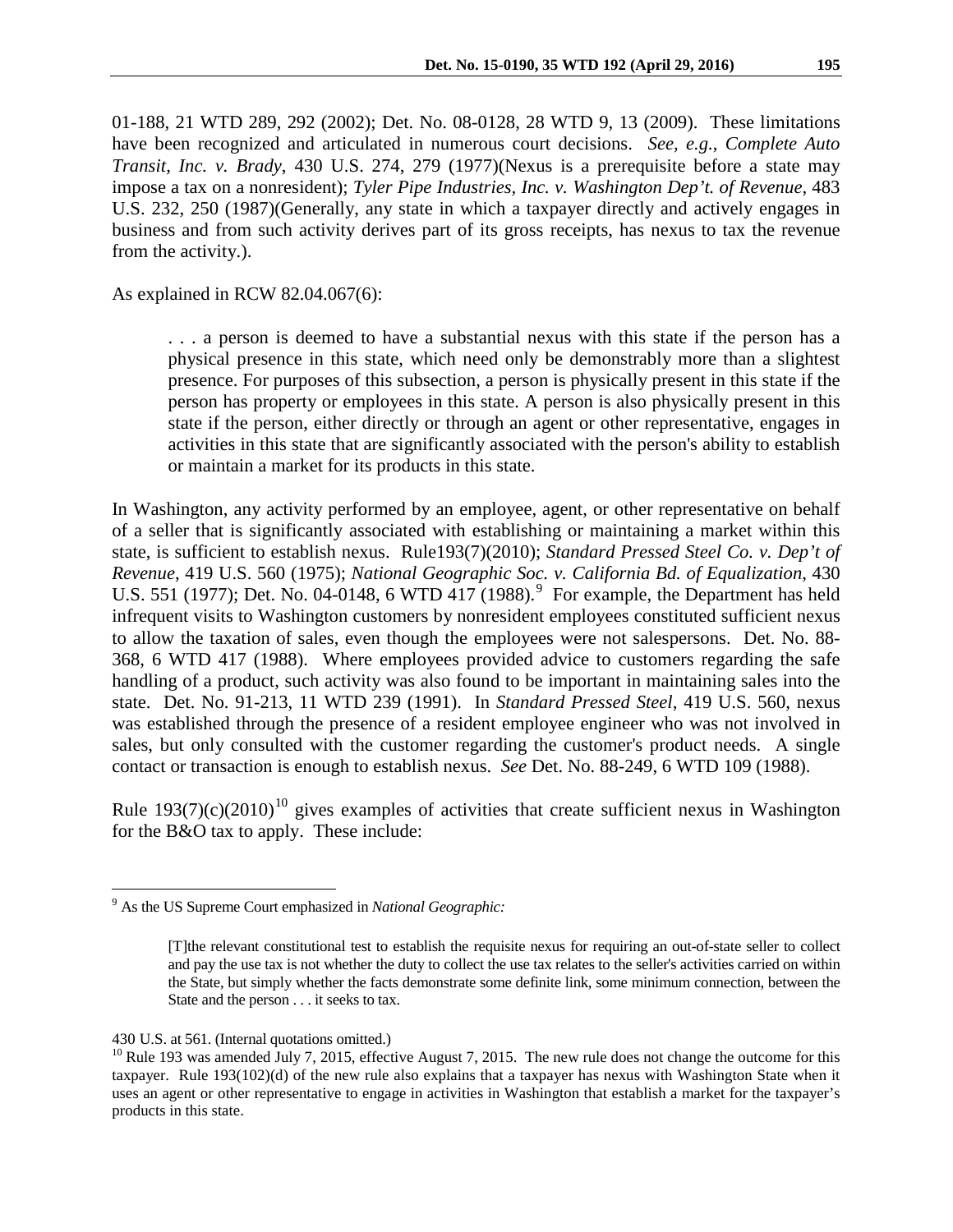(iii) The order for the goods is solicited in this state by an agent or other representative of the seller.

. . .

(v) The out-of-state seller, either directly or by an agent or other representative, performs significant services in relation to establishment or maintenance of sales into the state, even though the seller may not have formal sales offices in Washington or the agent or representative may not be formally characterized as a "salesperson."

It is well settled that the nexus requirement is satisfied by the in-state solicitation of orders by either an independent contractor or an employee. *Scripto, Inc. v. Carson*, 362 U.S. 207 (1960); *Tyler Pipe*, 483 U.S. 232 (1987). In *Tyler Pipe*, the court affirmed the imposition of B&O tax when the taxpayer's independent contractor solicited orders and visited with customers in Washington State, although the company maintained no office, owned no property, and had no employees within the state. 483 U.S. at 250.

We recognize that the distributors were not the employees of the taxpayer, but this fact is ultimately not [material to the outcome]. The distributors solicited sales for the taxpayer as the taxpayer's representatives in Washington. The taxpayer repeatedly states that it had no employees in Washington, but does not dispute that the distributors demonstrated the taxpayer's products here, and solicited orders from their customers on behalf of the taxpayer for which the taxpayer paid them commissions. The distributors conducted activities in Washington as the taxpayer's representatives, which enabled the taxpayer to establish and maintain a market for its products here. The taxpayer's contention that because the distributors were not employees of the taxpayer, and therefore, did not give the taxpayer nexus, has been addressed by the United States Supreme Court:

As a matter of law, the Washington Supreme Court concluded that this showing of a sufficient nexus could not be defeated by the argument that the taxpayer's representative was properly characterized as an independent contractor instead of as an agent. We agree with this analysis. In *Scripto, Inc. v. Carson*, 362 U. S. 207 (1960), Scripto, a Georgia corporation, had no office or regular employees in Florida, but it employed wholesalers or jobbers to solicit sales of its products in Florida. We held that Florida may require these solicitors to collect a use tax from Florida customers. Although "salesmen" were not employees of Scripto, we determined that "such a fine distinction is without constitutional significance." *Id*., at 211.

*Tyler Pipe Indus., Inc. v. Wash. State Dep't. of Revenue*, 483 U.S. 232, 250 (1987).

The distributors' Washington activities, including, but not limited to, demonstrating the taxpayer's products and soliciting orders of the taxpayer's products, established and maintained a market within Washington sufficient to establish nexus.<sup>[[11](#page-4-0)]</sup> We conclude that the taxpayer owed B&O taxes on its Washington receipts and income.

<span id="page-4-0"></span><sup>&</sup>lt;sup>11</sup> [We note that beginning September 1, 2015, out-of-state businesses making wholesale sales taxed under RCW 82.04.270 (the general wholesaling classification) or RCW 82.04.257(1) (certain digital products and services) may be subject to B&O tax on their wholesale sales in this state even if they don't have any direct or indirect physical